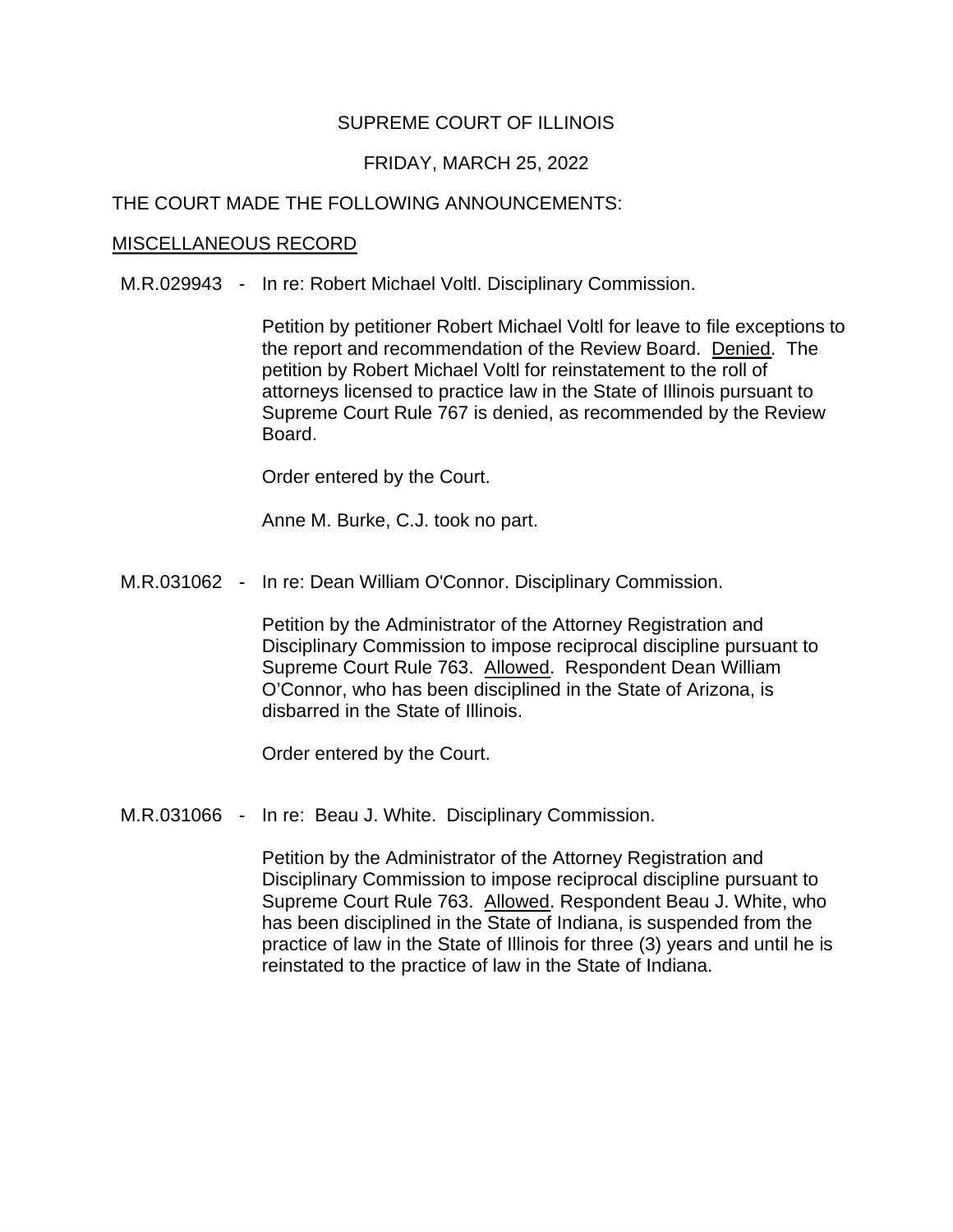Suspension effective April 15, 2022.

Respondent Beau J. White shall reimburse the Client Protection Program Trust Fund for any Client Protection payments arising from his conduct prior to the termination of the period of suspension.

Order entered by the Court.

M.R.031069 - In re: Donald F. Moonen, Jr. Disciplinary Commission.

Supreme Court Rule 763. Allowed. Respondent Donald F. Moonen, is reinstated to the practice of law in the State of Iowa.<br>Suspension effective April 15, 2022. Petition by the Administrator of the Attorney Registration and Disciplinary Commission to impose reciprocal discipline pursuant to Jr., who has been disciplined in the State of Iowa, is suspended from the practice of law in the State of Illinois for five (5) months and until he

Respondent Donald F. Moonen, Jr. shall reimburse the Client Protection Program Trust Fund for any Client Protection payments arising from his conduct prior to the termination of the period of suspension.

Order entered by the Court.

M.R.031085 - In re: Bruce Allen Willey. Disciplinary Commission.

Supreme Court Rule 763. Allowed. Respondent Bruce Allen Willey, Petition by the Administrator of the Attorney Registration and Disciplinary Commission to impose reciprocal discipline pursuant to who has been disciplined in the State of Iowa, is suspended from the practice of law in the State of Illinois for thirty (30) days.

Suspension effective April 15, 2022.

Respondent Bruce Allen Willey shall reimburse the Client Protection Program Trust Fund for any Client Protection payments arising from his conduct prior to the termination of the period of suspension.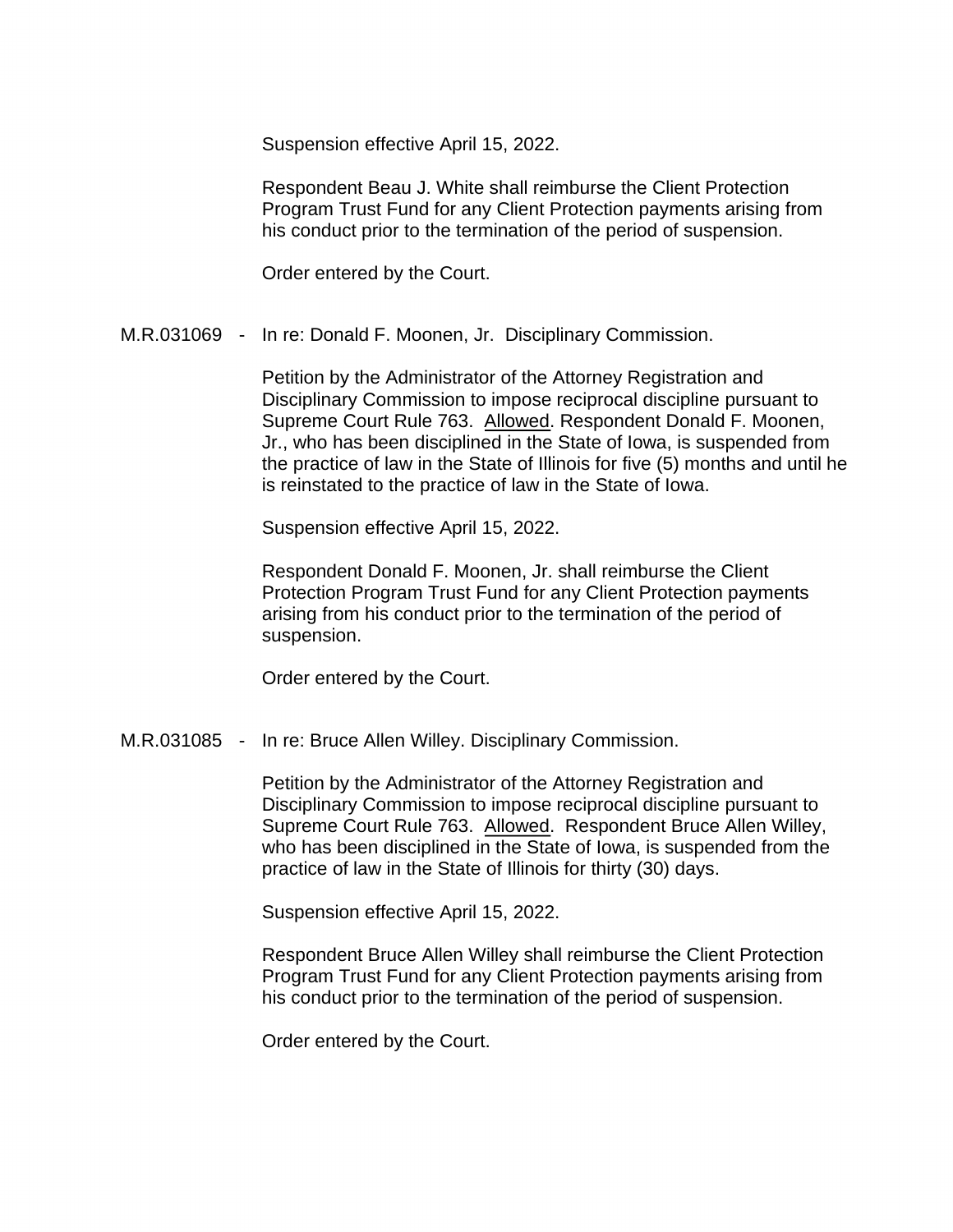### M.R.031091 - In re: Ryan Kosztya. Disciplinary Commission.

 Petition by respondent Ryan S. Kosztya for leave to file exceptions to Respondent Ryan S. Kosztya is suspended from the practice of law for the report and recommendation of the Review Board. Denied. two (2) years and until he successfully completes the ARDC Professionalism Seminar, followed by a one (1) year period of probation subject to the following conditions, as recommended by the Review Board:

- a. Respondent shall comply with the provisions of Article VII of the Illinois Supreme Court Rules on Admission and Discipline of Attorneys and the Illinois Rules of Professional Conduct and shall timely cooperate with the Administrator in providing information regarding any investigation relating to his conduct;
- Rule 773 and, at least thirty (30) days prior to the b. Respondent shall reimburse the Commission for the costs of this proceeding as defined in Supreme Court termination of the period of probation, shall reimburse the Commission for any further costs incurred during the period of probation;
- c. At least thirty (30) days prior to the termination of the Client Protection Program Trust Fund for any Client period of probation, respondent shall reimburse the Protection payments arising from his conduct;
- seven (7) days of any arrest or charge alleging his violation of any criminal or quasi-criminal statute or d. Respondent shall notify the Administrator within ordinance;
- e. Respondent shall attend meetings as scheduled by the Commission probation officer. Respondent shall disclose to the Administrator on a quarterly basis, by way of signed reports, information pertaining to the nature and extent of respondent's compliance with the conditions of probation, including providing any and all requested trust account records and journals;
- f. Respondent shall notify the Administrator within fourteen (14) days of any change of address;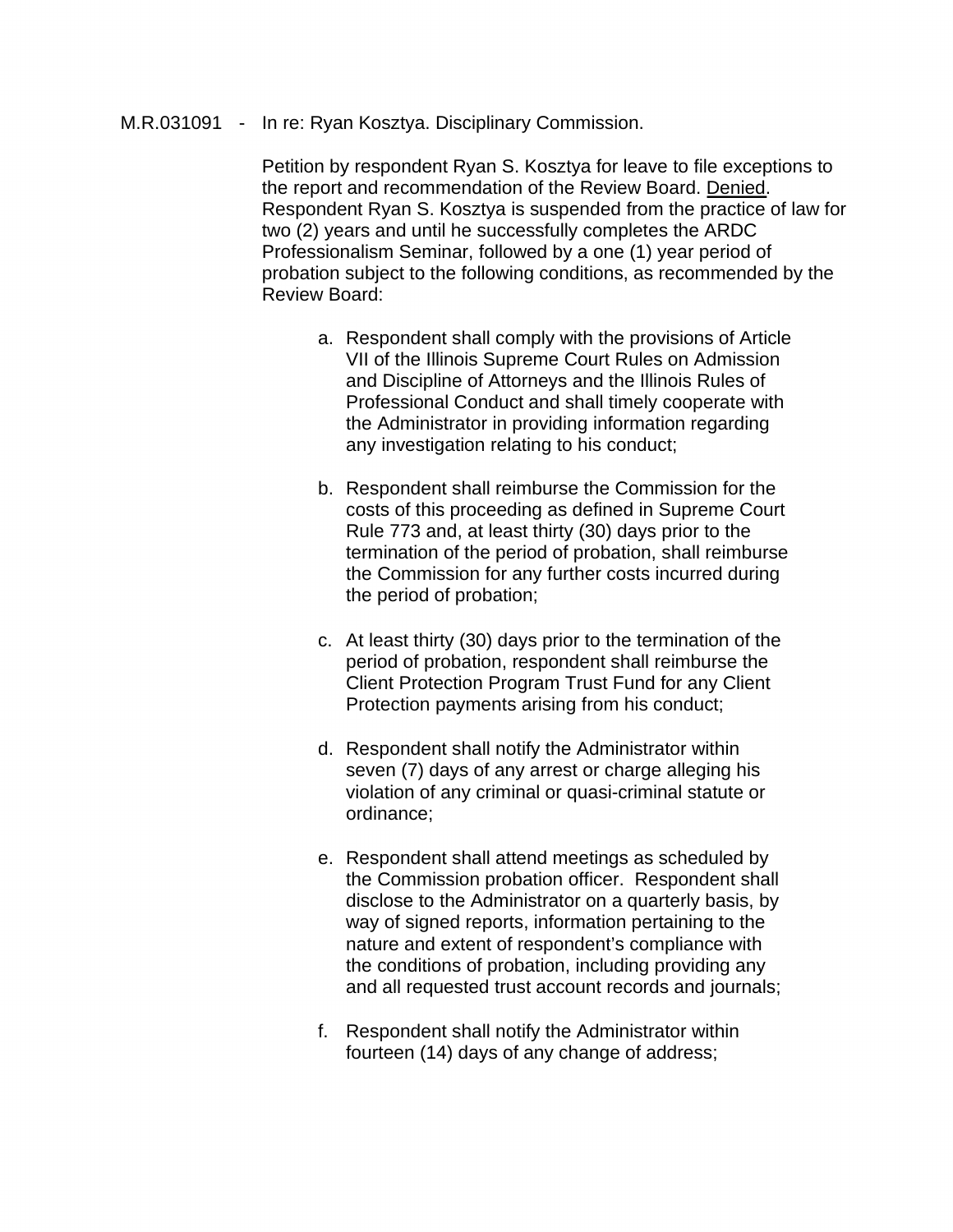- g. Respondent shall submit to an independent audit of each receive copies of the audit. The audit shall his client trust account, conducted by an auditor approved by the Administrator, at respondent's expense, six (6) months after the commencement of probation. Respondent and the Administrator shall establish respondent's maintenance of complete records of client trust accounts, required by Rule 1.15 of the Rules of Professional Conduct, including the following:
	- i. the preparation and maintenance of record of deposits and withdrawals from receipt and disbursement journals for all client trust accounts, containing a client trust accounts specifically identifying the date, source, and description of each item deposited, and date, payee and purpose of each disbursement;
	- separate trust client or beneficiary, the of each deposit, the names of all persons for whom the funds are or the dates, descriptions and amounts of ii. the preparation and maintenance of contemporaneous ledger records for all client trust accounts showing, for each source of all funds deposited, the date were held, the amount of such funds, charges or withdrawals, and the names of all persons to whom such funds were disbursed;
	- accountings to clients or third persons showing the disbursement of funds to iii. the maintenance of copies of all them or on their behalf, along with copies of those portions of clients' files that are reasonably necessary for a complete understanding of the financial transactions pertaining to them;
	- iv. the maintenance of all client trust stubs, bank statements, records of account checkbook registers, check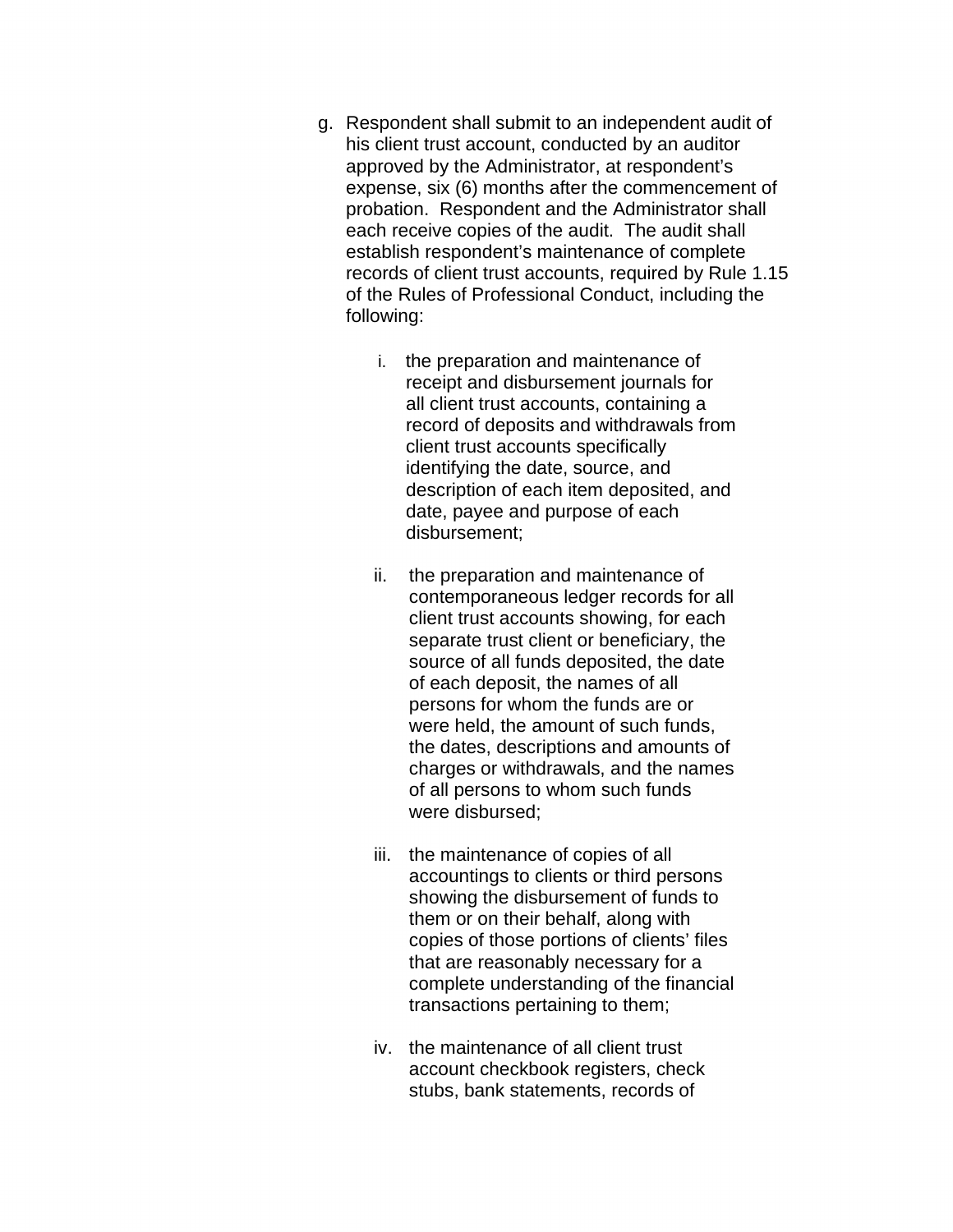deposit, and checks or other records of debits;

- v. the maintenance of copies of all retainer and compensation agreements with clients:
- rendered to clients for legal fees and vi. the maintenance of copies of all bills expenses; and
- reconciliation reports of all client trust vii. the preparation and maintenance of accounts, on at least a quarterly basis, including reconciliation of ledger balances with client trust account balances; and
- h. Probation shall be revoked if respondent is found to have violated any of the terms of probation.

Suspension effective April 15, 2022.

Order entered by the Court.

M.R.031095 - In re: Jaroslaw Arkadiusz Szymanski. Disciplinary Commission.

recommendation of the Hearing Board. Allowed. Respondent Motion by the Administrator of the Attorney Registration and Disciplinary Commission to approve and confirm the report and Jaroslaw Arkadiusz Szymanski is suspended from the practice of law for two (2) years and until further order of the Court.

Order entered by the Court.

M.R.031097 - In re: John Eric Tresslar. Disciplinary Commission

Supreme Court Rule 763. Allowed. Respondent John Eric Tresslar, Petition by the Administrator of the Attorney Registration and Disciplinary Commission to impose reciprocal discipline pursuant to who has been disciplined in the State of Missouri, is disbarred in the State of Illinois.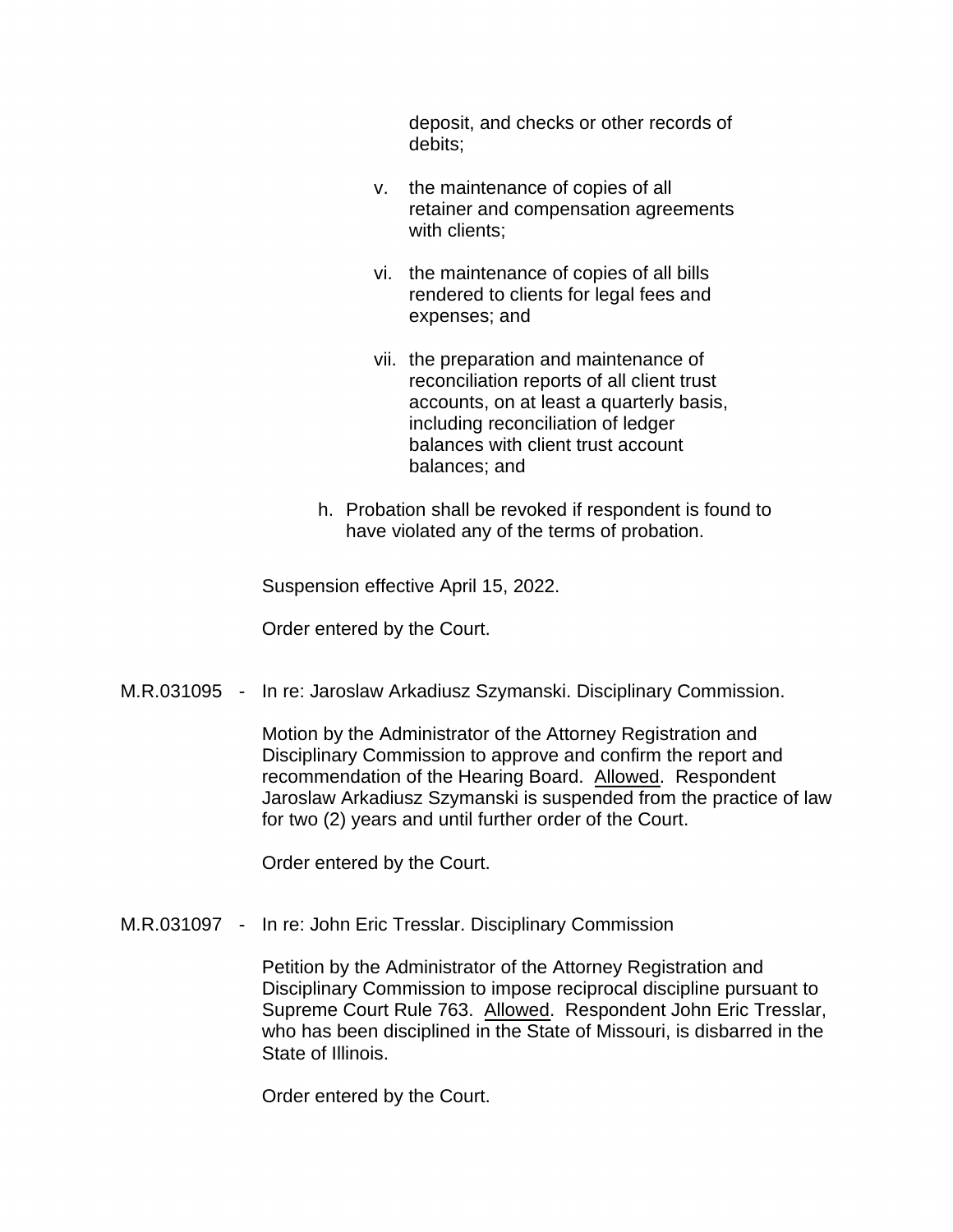M.R.031098 - In re: Craig Barry Sherman. Disciplinary Commission.

Supreme Court Rule 763. Allowed. Respondent Craig Barry Sherman, Petition by the Administrator of the Attorney Registration and Disciplinary Commission to impose reciprocal discipline pursuant to who has been disciplined in the State of Florida, is disbarred in the State of Illinois.

Order entered by the Court.

M.R.031099 - In re: Richard George Fonfrias. Disciplinary Commission.

Supreme Court Rule 762(b). Allowed. Respondent Richard George Petition by the Administrator of the Attorney Registration and Disciplinary Commission to impose discipline on consent pursuant to Fonfrias is suspended from the practice of law for six (6) months.

Suspension effective April 15, 2022.

Respondent Richard George Fonfrias shall reimburse the Client Protection Program Trust Fund for any Client Protection payments arising from his conduct prior to the termination of the period of suspension.

Order entered by the Court.

M.R.031115 - In re: Sheldon Lee Banks. Disciplinary Commission.

recommendation of the Hearing Board. Allowed. Respondent Motion by the Administrator of the Attorney Registration and Disciplinary Commission to approve and confirm the report and Sheldon Lee Banks is suspended from the practice of law for two (2) years and until further order of the Court and, prior to making application for reinstatement, required to pay restitution to Tonya Oldham in the amount of \$7,000 plus interest at the statutory rate, compounded from the date of the Court's final order of discipline.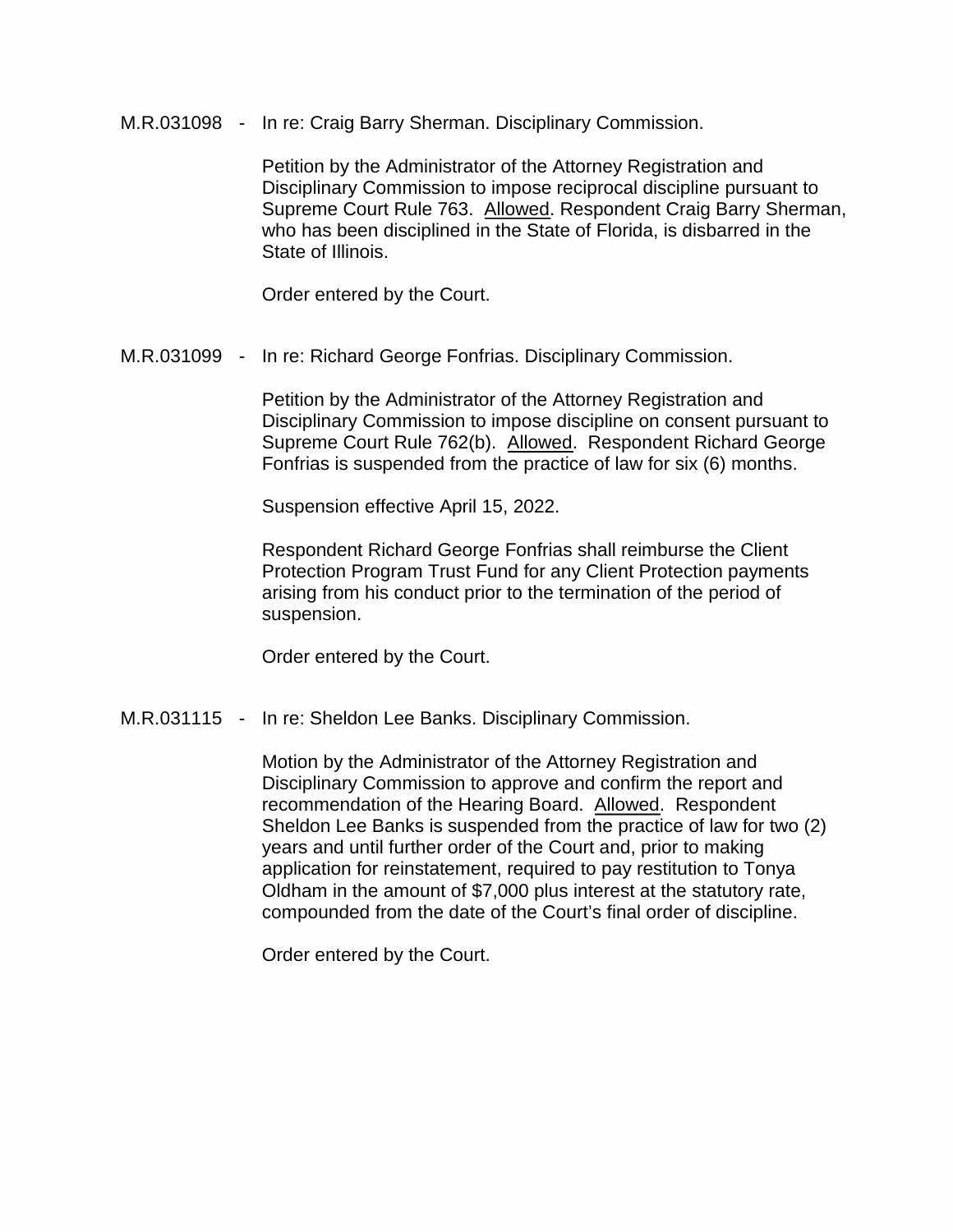M.R.031119 - In re: James Ernest Peckert. Disciplinary Commission.

Petition by James Ernest Peckert to be placed on permanent retirement status pursuant to Supreme Court Rule 756(a)(8). Allowed. Effective immediately.

Order entered by the Court.

### M.R.031127 - In re: Roni S. VanAusdall. Disciplinary Commission

Supreme Court Rule 762(b). Allowed. Respondent Roni S. Petition by the Administrator of the Attorney Registration and Disciplinary Commission to impose discipline on consent pursuant to VanAusdall is suspended from the practice of law for one (1) year.

Suspension effective April 15, 2022.

Respondent Roni S. VanAusdall shall reimburse the Client Protection Program Trust Fund for any Client Protection payments arising from her conduct prior to the termination of the period of suspension.

Order entered by the Court.

M.R.031128 - In re: Paul Anthony Tanzillo. Disciplinary Commission.

recommendation of the Hearing Board. Allowed. Respondent Paul Motion by the Administrator of the Attorney Registration and Disciplinary Commission to approve and confirm the report and Anthony Tanzillo is suspended from the practice of law for four (4) months and is required to successfully complete the ARDC Professionalism Seminar within one (1) year of the Court's final order of discipline.

Suspension effective April 15, 2022.

Respondent Paul Anthony Tanzillo shall reimburse the Client Protection Program Trust Fund for any Client Protection payments arising from his conduct prior to the termination of the period of suspension.